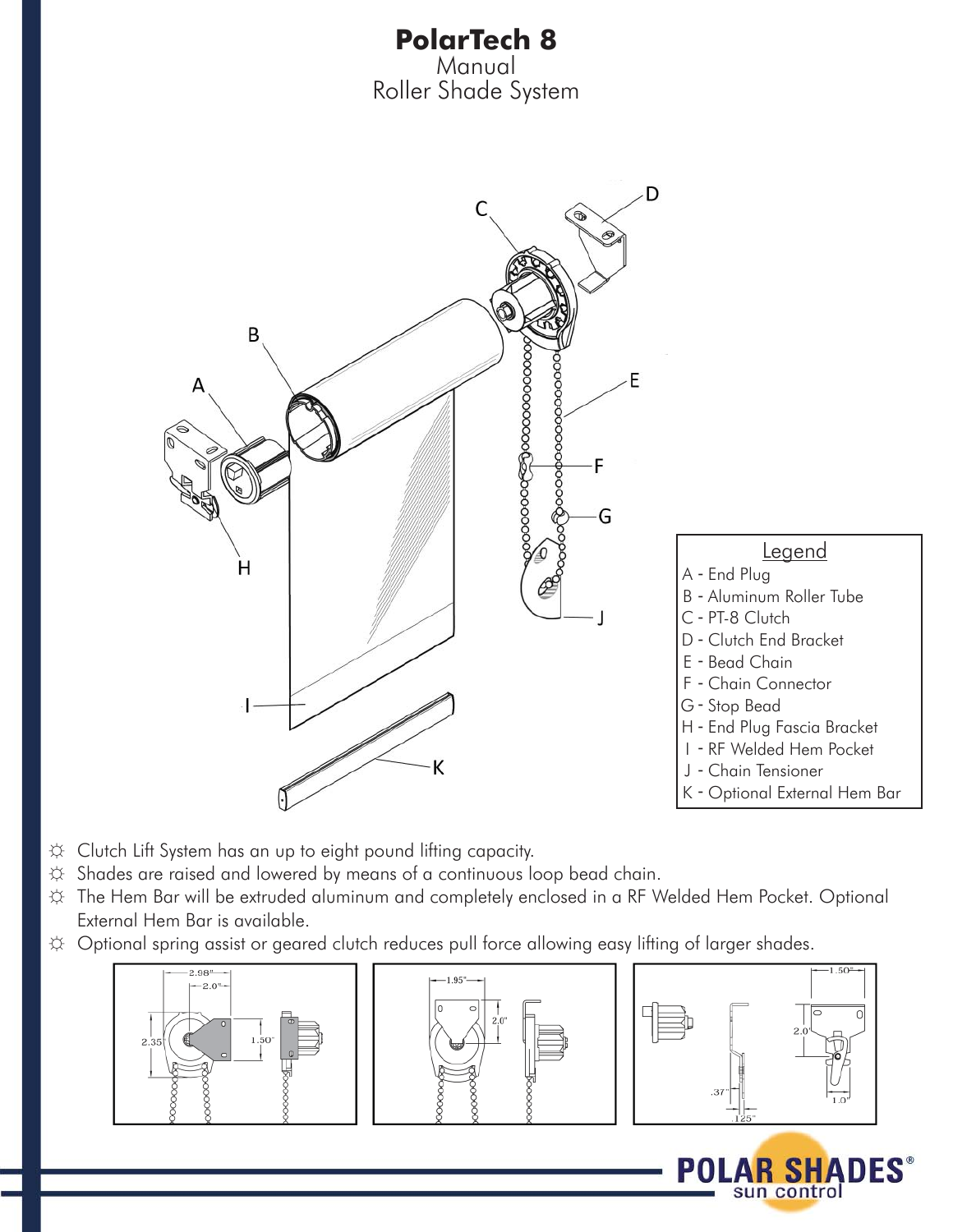**PolarTech 8** Manual Roller Shade System with Fascia



- ☼ Clutch Lift System has an up to eight pound lifting capacity.
- ☼ Shades are raised and lowered by means of a continuous loop bead chain.
- ☼ Internal Hem Bar sealed in RF Welded Hem Pocket. Optional External Hem Bar is available.
- $\uplus$  Fascia measures 3" high with a 2-1/4" bottom lip and snaps onto a 3" x 3" fascia bracket. Available in white, tan, clear anodized, bronze or black.
- ☼ Optional spring assist or geared clutch reduces pull force allowing easy lifting of larger shades.

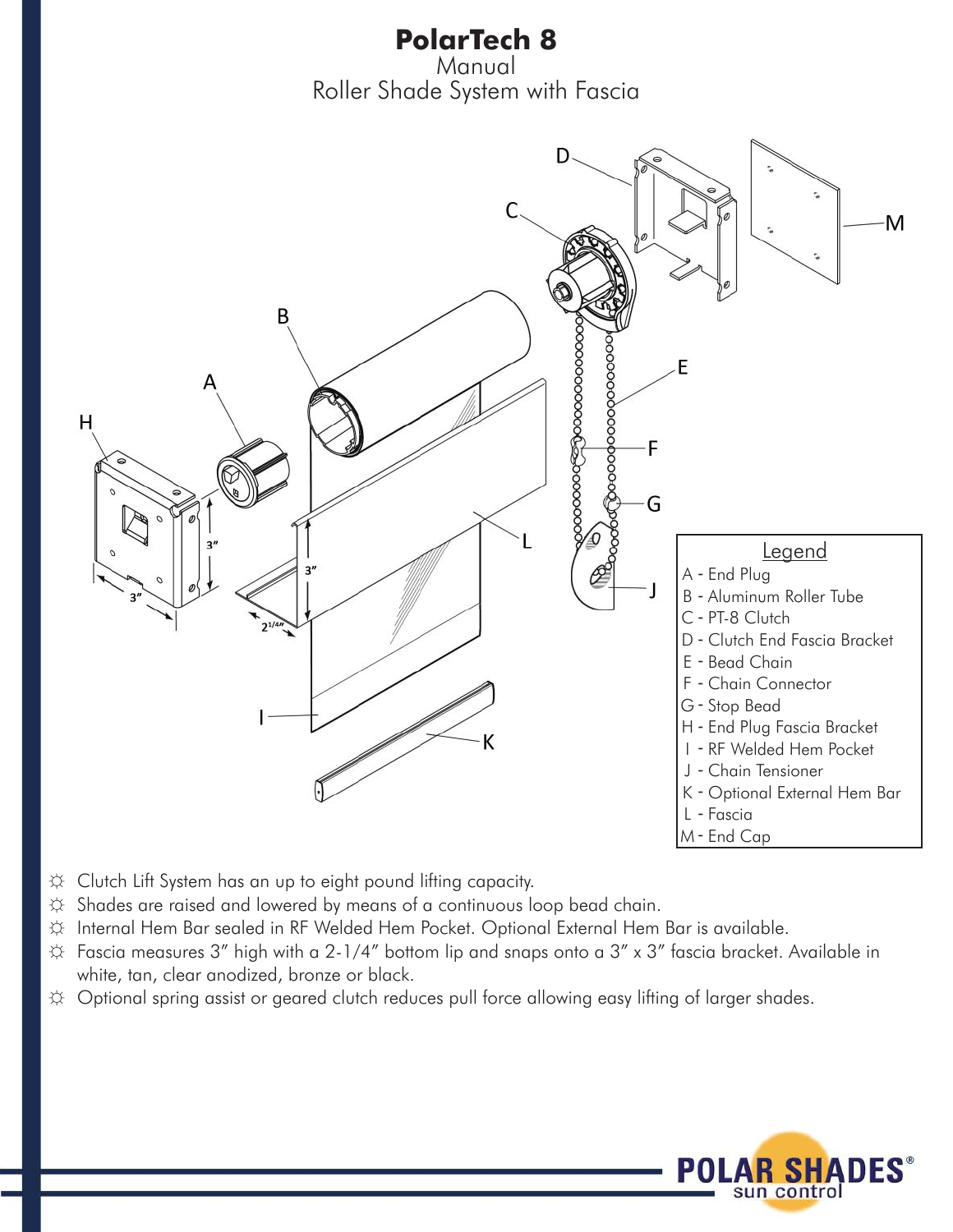

- $\hat{\varphi}$  Shades are raised and lowered by means of a continuous loop bead chain.
- ☼ The Hem Bar will be extruded aluminum and completely enclosed in a RF Welded Hem Pocket. Optional External Hem Bar available.
- ☼ Fascia measures 3" high with a 2-1/4" bottom lip and snaps onto a 3" x 3" fascia bracket. Available in white, tan, clear anodized, bronze or black.
- ☼ Side and sill channels are extruded aluminum with synthetic pile inserts to eliminate light leakage. Available in white, tan, clear anodized, bronze or black.
- ☼ Optional spring assist or geared clutch reduces pull force allowing easy lifting of larger shades.

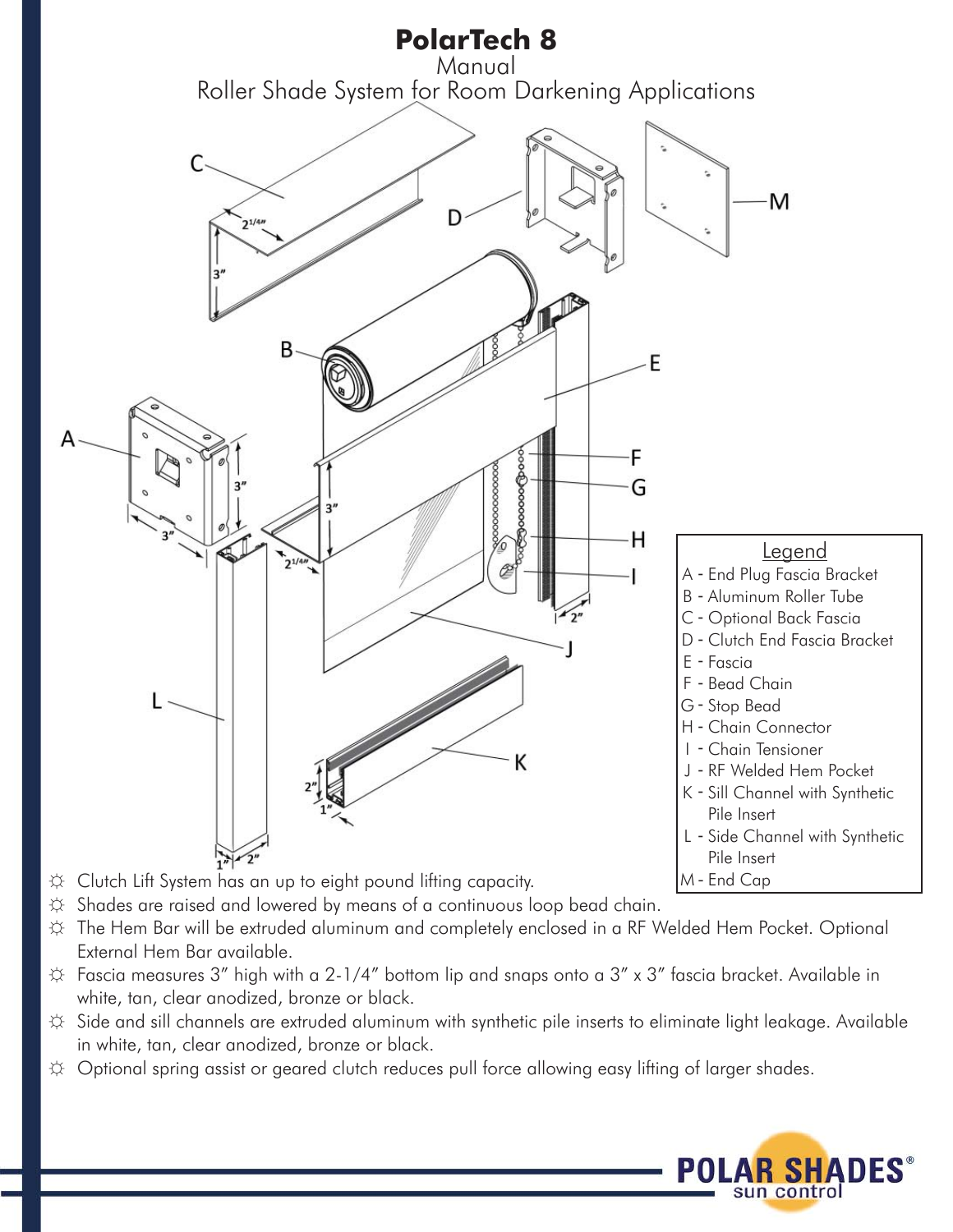

- ☼ Clutch Lift System has an up to 16 pound lifting capacity.
- ☼ Shades are raised and lowered by means of a continuous loop bead chain.
- ☼ The Hem Bar will be extruded aluminum and completely enclosed in a RF Welded Hem Pocket. Optional External Hem Bar is available.
- ☼ Edge gap is 5/8" on the clutch end and 5/8" on the idler end.
- ☼ Optional spring assist or geared clutch reduces pull force allowing easy lifting of larger shades.



POL

AK SI sun control **DES**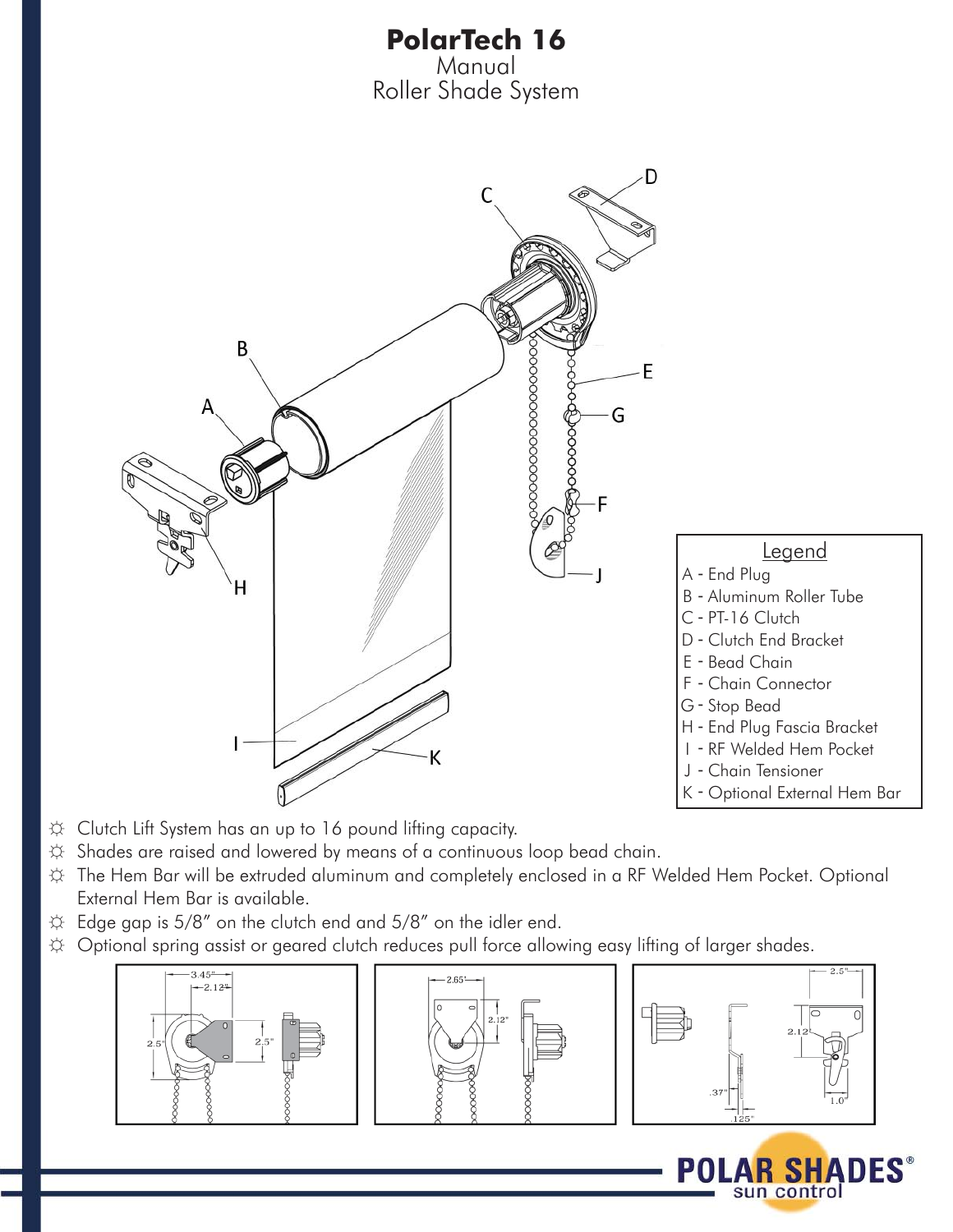

- ☼ Clutch Lift System has an up to 16 pound lifting capacity.
- $\hat{\varphi}$  Shades are raised and lowered by means of a continuous loop bead chain.
- ☼ The Hem Bar will be extruded aluminum and completely enclosed in a RF Welded Hem Pocket. Optional External Hem Bar available.
- $\uplus$  Fascia measures 3" high with a 2-1/4" bottom lip and snaps onto a 3" x 3" fascia bracket or 4" inches with a 2-3/4" bottom lip and snaps onto a 4" x 4" fascia bracket. Available in white, tan, clear anodized, bronze or black.
- ☼ Side and sill channels are extruded aluminum with synthetic pile inserts to eliminate light leakage. Available in white, tan, clear anodized, bronze or black.
- ☼ Optional spring assist or geared clutch reduces pull force allowing easy lifting of larger shades.

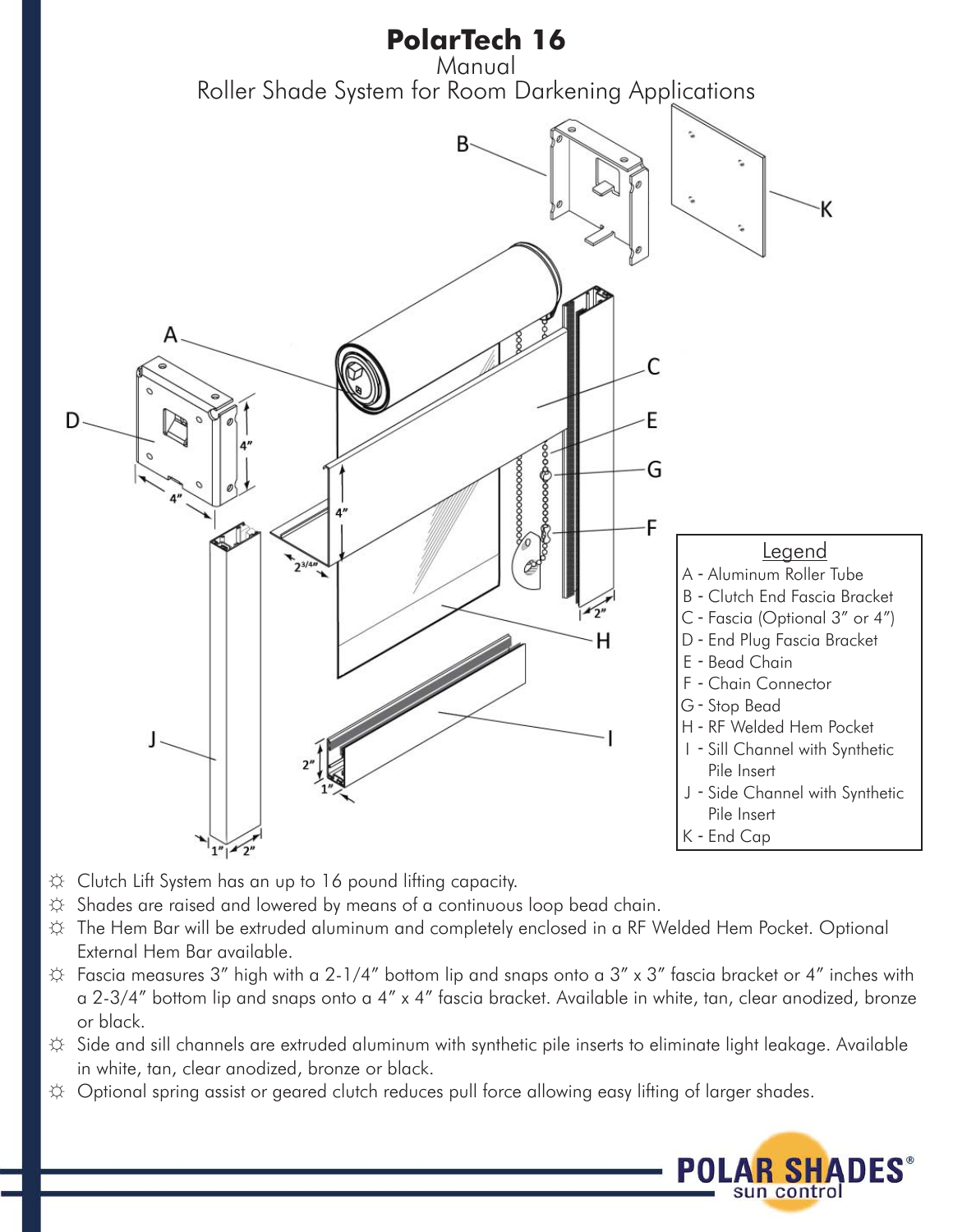

- ☼ Roller tube is extruded aluminum engineered with a channel to accept fabric spline making the shade panel easy to remove.
- ☼ The Hem Bar will be extruded aluminum and completely enclosed in a RF Welded Hem Pocket. Optional External Hem Bar is available.
- $\Leftrightarrow$  Edge gap is 5/8" on the clutch end and 5/8" on the idler end.
- $\uplus$  Optional spring assist or geared clutch reduces pull force allowing easy lifting of larger shades.



POI

sun control

DES®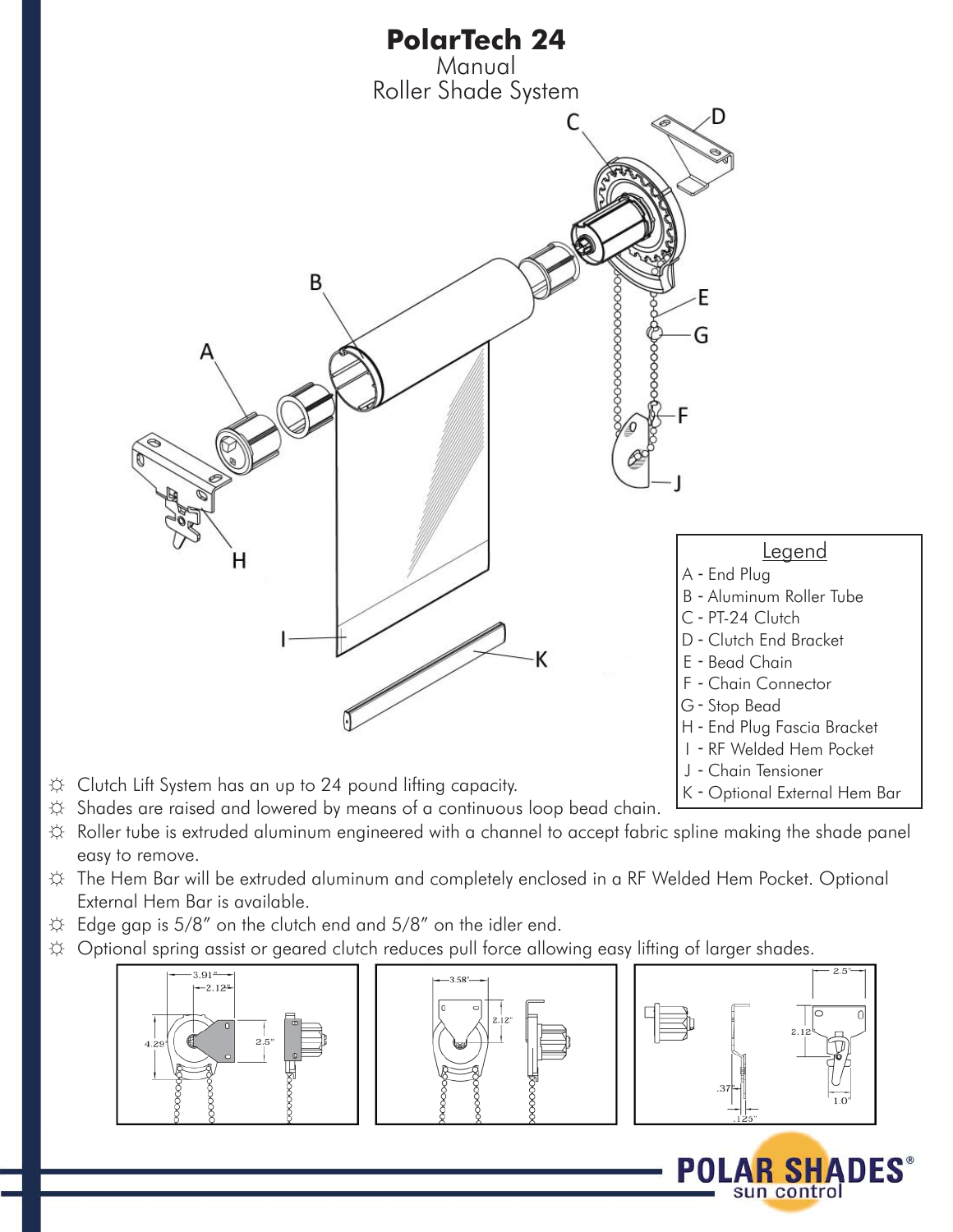

- ☼ Two of more individual shades can be connected and operated by a single clutch mechanism. Available with PT-16 and PT-24 Clutch Lift Systems.
- ☼ Adjustable leveling screw allows for precise leveling of shades.
- $\ddot{\varphi}$  The number of shade bands is based on shade size and fabric selection.
- ☼ Optional spring assist or geared clutch reduces pull force allowing easy lifting of larger shades.

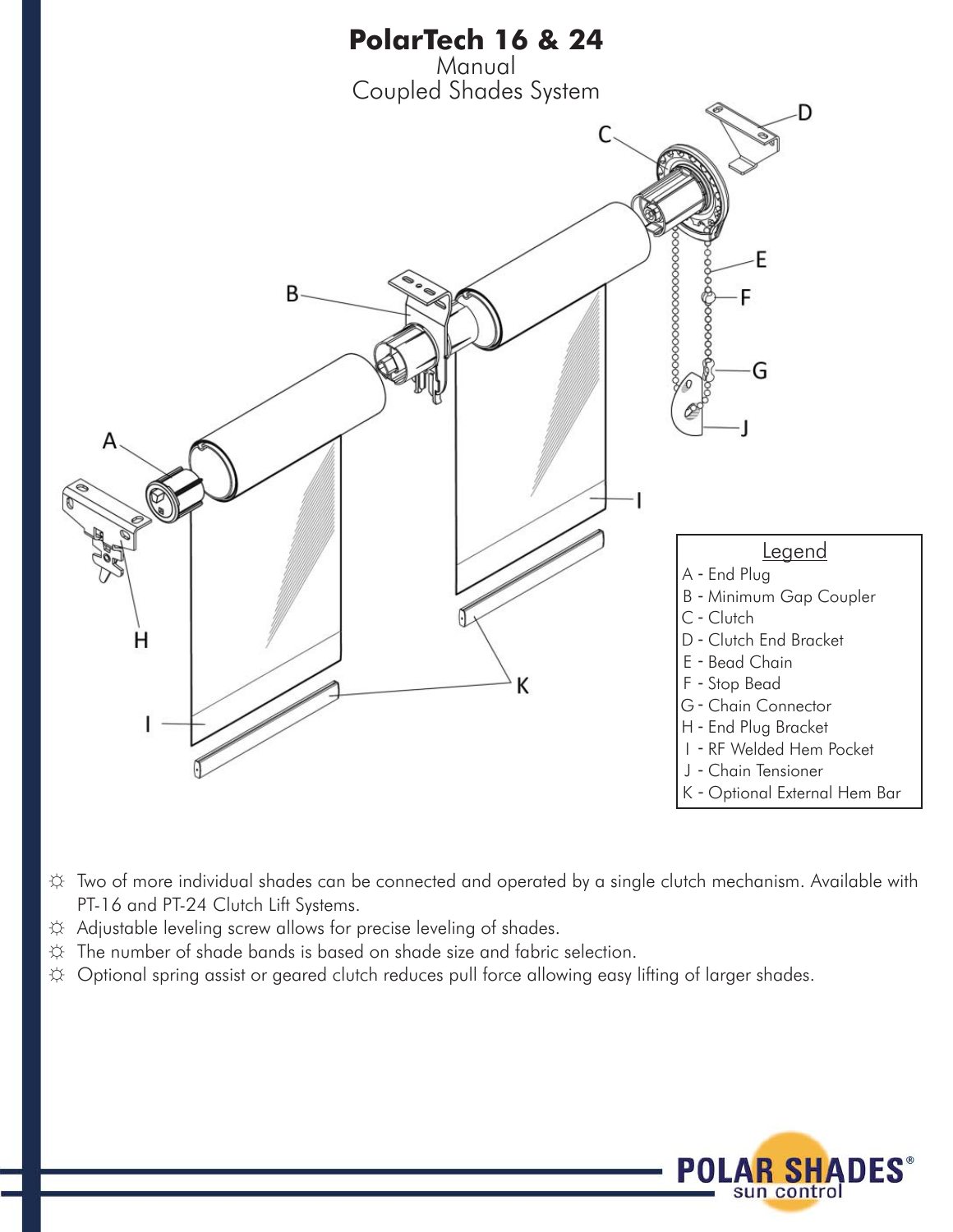

- ☼ Two of more individual shades can be connected and operated by a single clutch mechanism. Available with PT-16 and PT-24 Clutch Lift Systems.
- ☼ Adjustable leveling screw allows for precise leveling of shades.
- $\ddot{\varphi}$  The number of shade bands is based on shade size and fabric selection.
- ☼ Optional spring assist or geared clutch reduces pull force allowing easy lifting of larger shades.